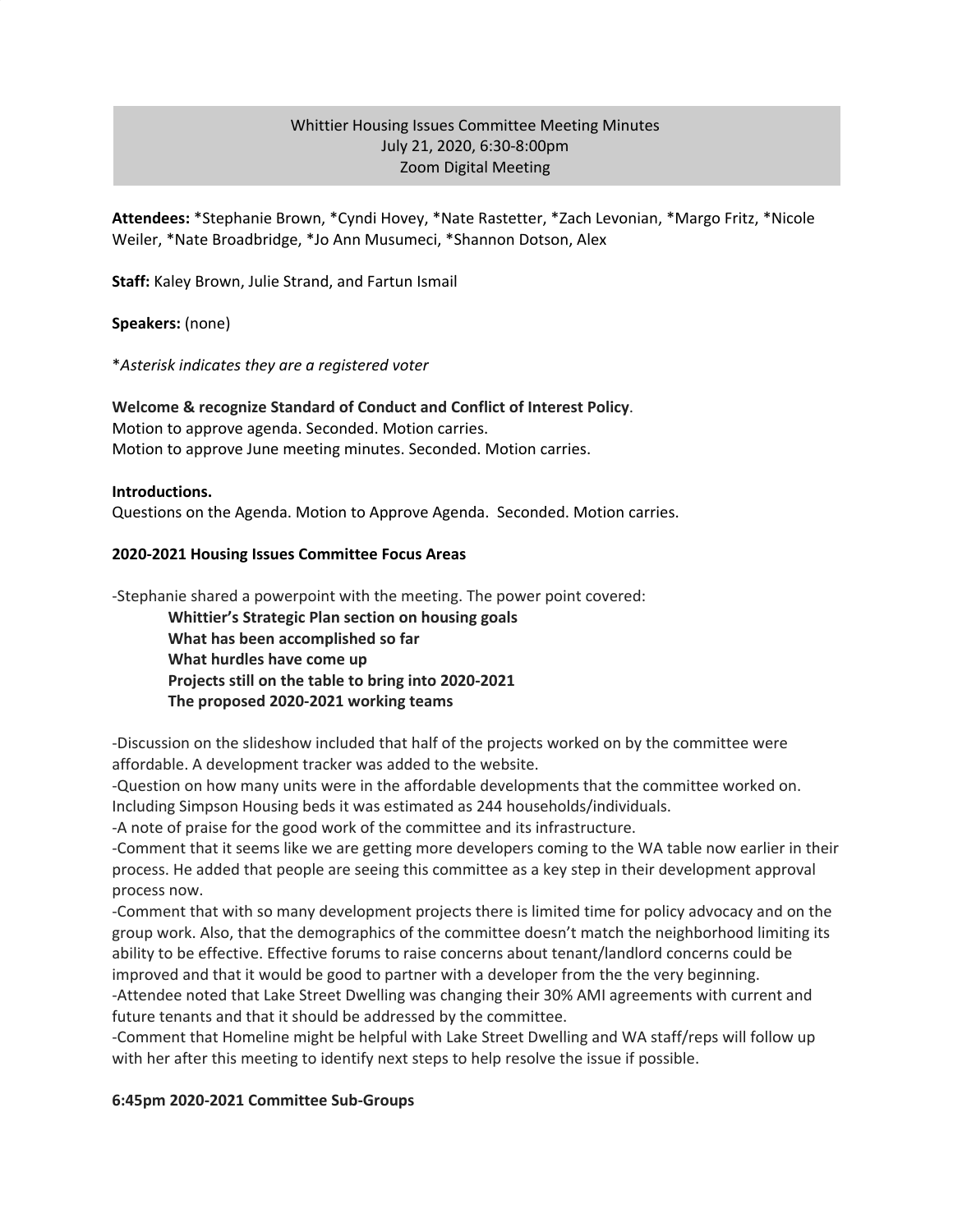-The Chair described the working teams or committee subgroups, their goals, current projects and discussion questions. She asked for revisions to these goals and for everyone to choose a subcommittee.

> **Anti-displacement strategies Unhoused neighbor support Developer engagement Kmart Re-envisioning**

-Idea is raised that we might want to think about adding a fifth team just focused on base building for overall housing work. They could focus on a strategy to bring people into this work to move it forward. -Comment that engagement doesn't necessarily mean getting more people on a call or to a meeting. It can mean getting creative to what the committees look like or investing in other definitions of an active member.

### **Full Committee & Sub-group Structure**

-Attendees broke up into sub-groups and worked independently on goal sheets to set up next steps and overall goals.

### **Sub-group Discussion and Planning Recaps**

**1. Unhoused neighbors:** Friday this group has an unfiltered asking session with Simpson Housing a sort of "Homelessness 101." They will be doing a history of homelessness in Minneapolis and Whittier and include. It will be recorded and shared out. That is the first step - getting educated and finding where we fit in this work. We will get a time scheduled with Lisa Bender to see what she sees as needed and hurdles she has experienced in policy and government to addressing this issue.

**2. Developer engagement:** Group discussion around the Equitable Development Scorecard, its purpose being to quickly get people up to speed and understanding the impact of development in the neighborhood and a way to more objectively assess it in comparison to others and to the Committee's stated priorities in new projects. He talked about bringing new neighbors into the discussion through new message threads like discord or a mailer. He shared that it is important to think through exclusionary and inclusionary practices of landlords in the scorecard criteria as well. He will send out scorecard as is to begin the group discussion there.

## **3. Anti-displacement:** (no group members for this one tonight)

**4. Kmart:** Three main takeaways from the discussion: researching the city process, understanding neighborhood needs, and strategizing around speaking with one voice across the neighborhood organizations.

-Stephanie followed up that each sub committee should meet before the next overall HI meeting and that the agendas should be set prior to the sub-committee meetings. She added that 3rd Tuesday HI meetings will not always hear from each working group. If a working group needs anything they should get in touch with Stephanie who will make the agenda for the next Tuesday meeting.